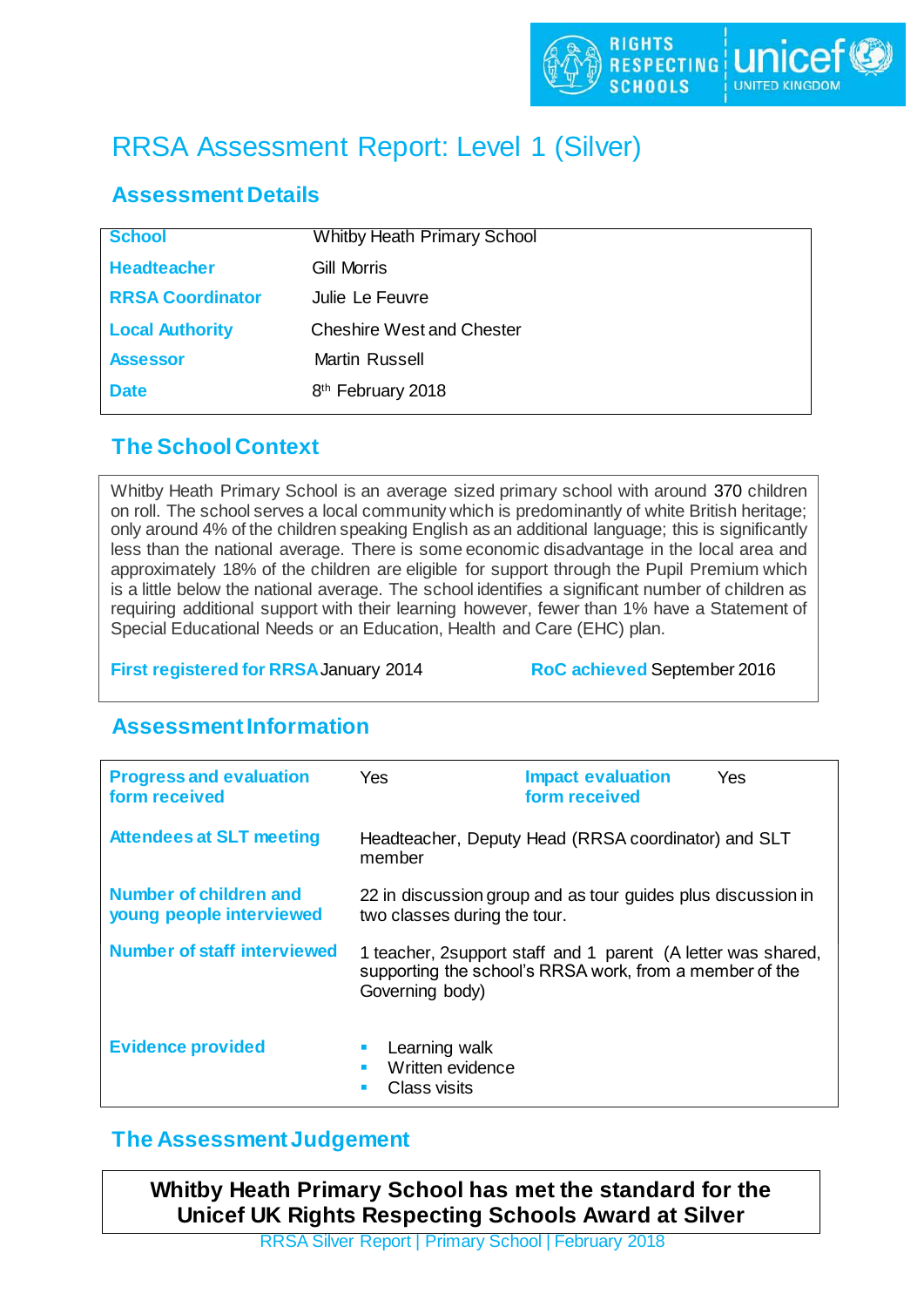# **Evidence of Good Practice**

The following good practice evident at the assessment contributes to the school's success at Level 1.

## **Standard A:**

Rights-respecting values underpin leadership and management

- The leadership of the school is wholeheartedly committed to ensuring that the UN Convention on the Rights of the Child (CRC) underpins all aspects of the school. The Headteacher explained, *'Our ethos has always been strong but this now formalises it; it provides a platform for everything and a clear language to use.'* It was explained that RRSA provides a clear vision and set of values which is so important in the ever changing educational world.
- Rights respecting is becoming a key element within the school's development. Articles of the CRC are mentioned in policies such as Homework and Promoting Community Cohesion and there is a reference to Rights Respecting in the school improvement plan. There is clear evidence of impact including a noticeable reduction in 'significant incidents' and a sense of the children having much greater awareness of others.
- The school has made significant steps towards developing education for global citizenship and sustainable development. RRSA is seen as a core part of this, *'it gives it a purpose.'* There is a clear commitment to embed this approach through both the learning and the wider life of the school and the upcoming conservation work with Chester Zoo will strengthen this further.

## **Standard B:**

The whole school community learns about the CRC

- The children and adults spoken with had a very strong knowledge of a wide range of Articles form the CRC. The children were able to explain how access to rights is limited in come contexts because of factors such as war, poverty and inequality. One child explained that *'In some countries the laws don't allow all children to go to school.'*
- The children were very clear that their rights are unconditional, *'…they can never be taken away, no matter what.'* When asked about the value of learning about rights one insightful comment from a child was: *'Knowing about our rights helps us to see that we are equal to adults.'*
- Rights are referred to in numerous ways across the curriculum; examples discussed included SRE, e-safety, anti-bullying work and some of the books read by the children lend themselves to an exploration of rights, such as The Librarian of Basra. The children explained that their families get to know about rights in various ways including through their half termly homework grids which always include an activity about Unicef or one of the Articles.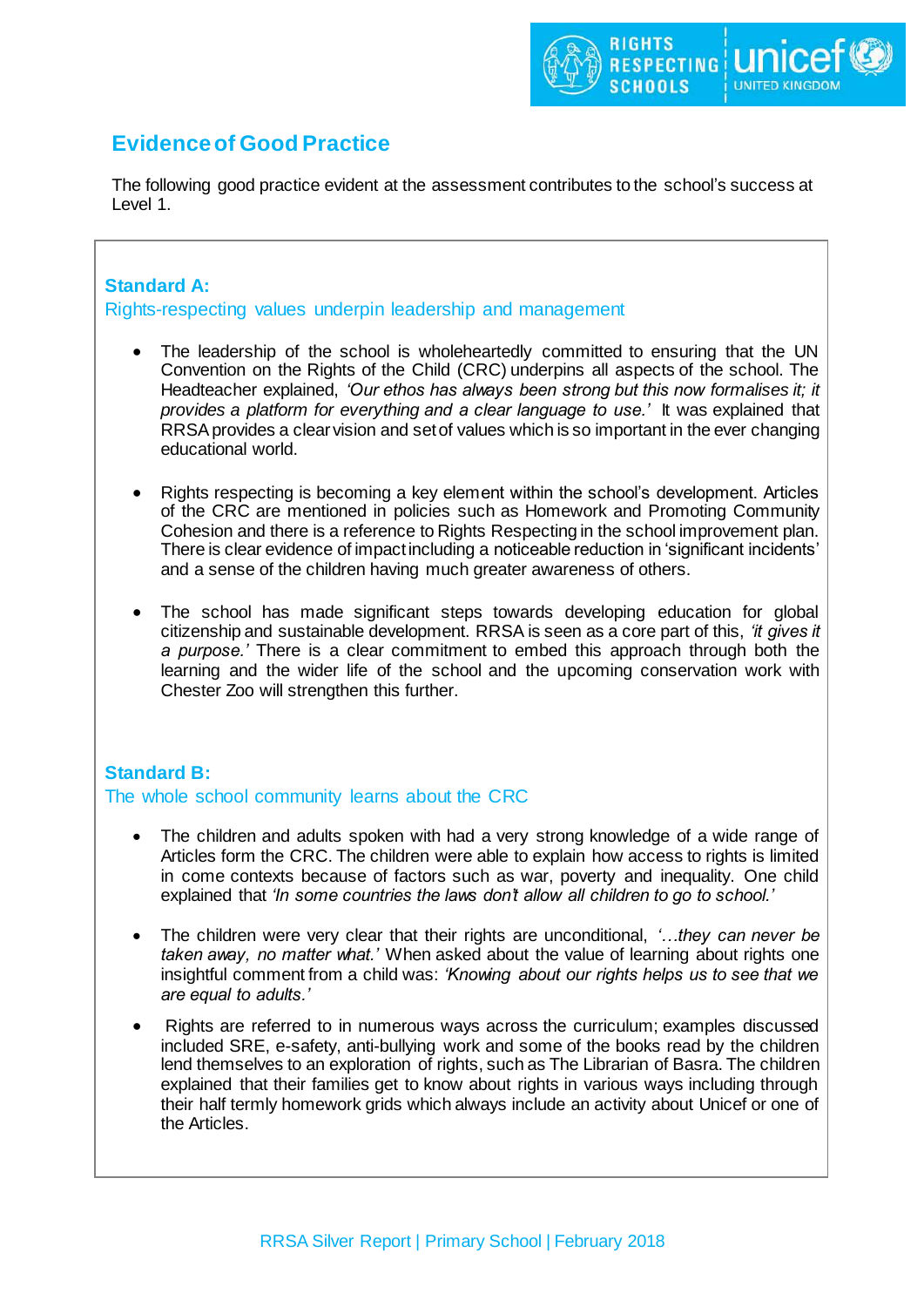## **Standard C:**

#### The school has a rights-respecting ethos

- The use of rights based charters is becoming established and in each classroom the children know about their charter and speak about how it is used. As one boy explained *'The charter is helpful if things go wrong. It also helps us to remember our rights.*
- The importance of the right to be safe and protected was clearly understood by all the children spoken with and they cited numerous examples of actions taken by adults around school to support this. One pupil went on to explain a developing project, *'We are going to be working on a safeguarding charter with the governors.'*
- The culture and ethos of the school is clearly one in which rights are respected and lived. A member of staff commented *'The rights give a reason to explain "why."'* Another explained that *'If incidents do happen, the children do know that they will have their say. They really respect this.'* One major aspect of the school's reward system is the active recognition of respect and compassion.

## **Standard D:**

Children are empowered to become active citizens and learners

- The school's leaders were clear that RRSA has *'Really enhanced the empowerment of the children. Pupil voice has become so much more explicit over the last couple of years.'* The children spoke confidently about the ways in which their voice is heard. Examples of change brought about by pupil voice include the outdoor classroom, the installation of a stage on the playground and the introduction of the 'Daily Mile'. There are lots of opportunities for the children to demonstrate leadership and all of Year 6 are members of different groups or committees or have another role within the school.
- Many actions are taken to promote and support the rights of others both locally and globally. These include participation in the Unicef/Clarks 'Shoe Share' scheme, Day for Change and raising money to build a well. At the suggestion of one of the children, the school has become involved in a 'Toilet Twinning' programme which raises both money and awareness to support improved sanitation in India.